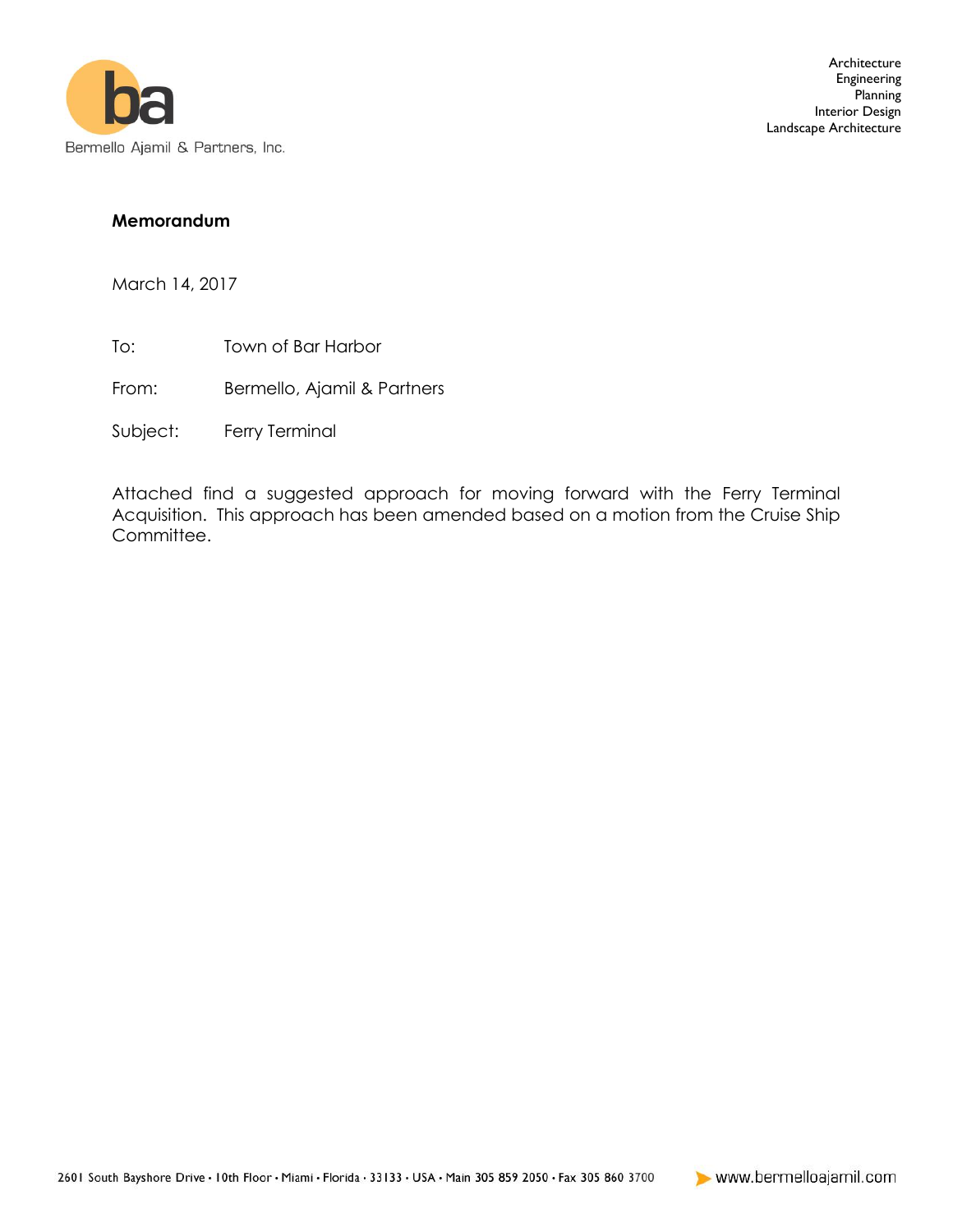## TOWN OF BAR HARBOR

# BAR HARBOR FERRY TERMINAL ACQUISITION **CREATING A COHESIVE ACQUISITION AND DEVELOPMENT STRATEGY**

March 14, 2017

#### **HISTORY**

Now that the State of Maine has purchased the Bar Harbor Ferry Terminal and the potential redevelopment of the property is closer to reality, it is understandable that more interest is raised in the community. This is common in these types of projects and this renewed interest needs to be considered going forward. Although in the past the project has been the subject of numerous public meetings and discussions which have led to this point, this new interest should be considered as part of a positive contribution to this effort.

Past work was focused on answering two questions first: should the Town or State get involved in saving the Ferry terminal for marine use; and if the answer was yes, developing a general strategy on how the Town or State could acquire and pay for the Bar Harbor Ferry Terminal.

The first question was answered in the affirmative and resulted in the Town Council voting unanimously to ask the Maine Port Authority (MPA) through the Maine DOT (MDOT) to negotiate with the Canadian Government to acquire the property. MDOT has done that and now has bought the facility which it is offering to the Town for purchase. MDOT assumed this role and made the purchase under the premise that this will be a maritime facility.

The second question was answered with the development of a strategy plan that would keep the facility in Maritime use to use for cruise ship berthing which would: (1) relieve the cruise congestion in the center of town; (2) generate the funds to purchase and improve the property, and (3) maintain the port-of-entry CBP operations critical to the success of cruise itineraries moving between the USA and Canada.

## **TODAY**

The next step is for the Town to negotiate to acquire the facility from MDOT. In order to do that, the Town will assume certain liabilities including the purchase price, certain environmental costs, as well as future development costs. To ascertain and identify the costs and responsibilities, the Town and MDOT are negotiating a Memorandum of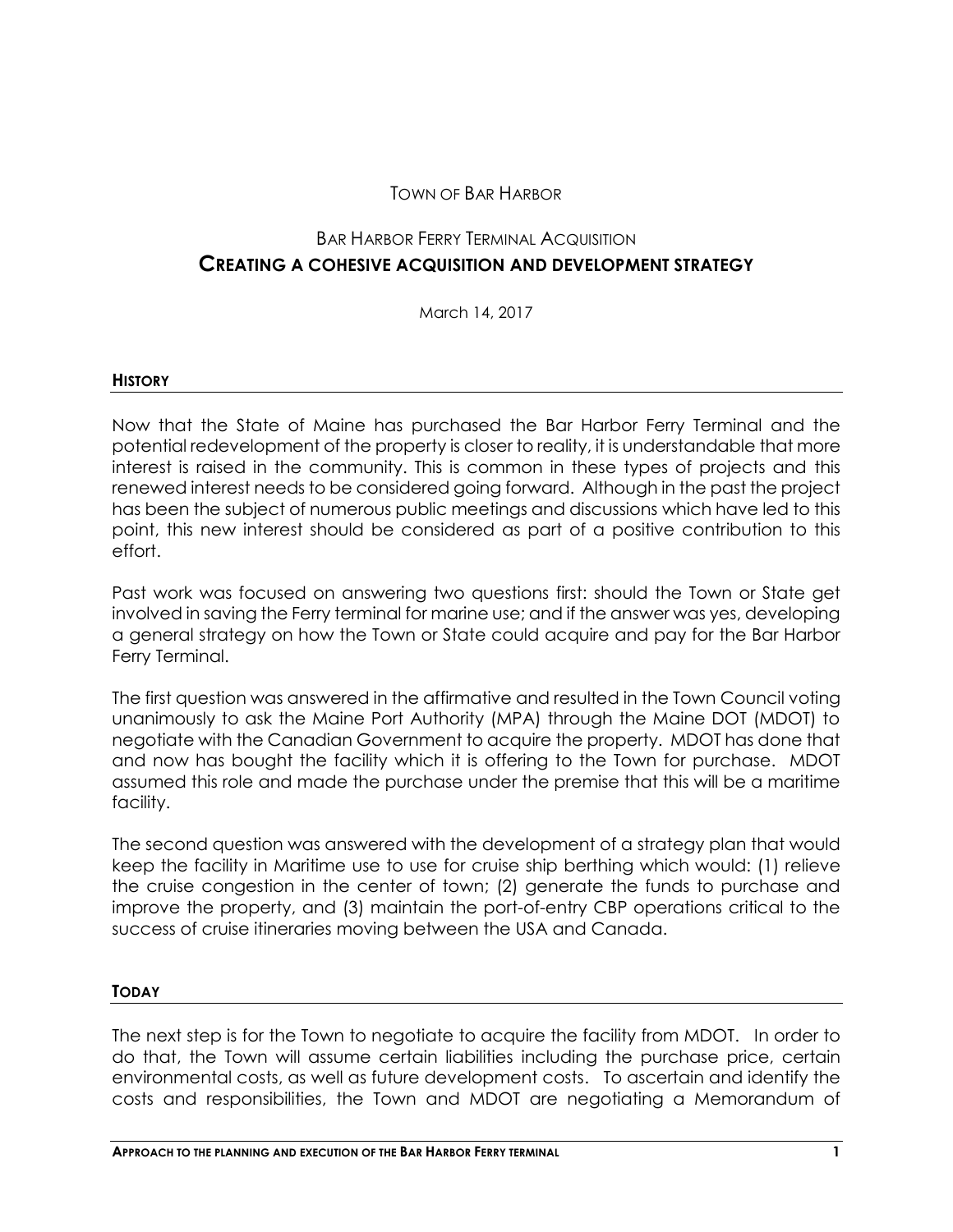Understanding which will define the terms by which the Town and the State could move forward.

For the project to succeed it is critical that the acquisition and transfer be made; without that there is no basis for further discussion. The approach to reaching such an agreement with the State is the development of the business plan that shows the State how the facility will be used, paid and how it will be maintained in maritime use. Without maintaining in maritime use the State has indicated that it will sell it in the open market for highest and best use.

With this as a backdrop, it is imperative that all the discussions and strategies that are being placed on the table today from visioning workshops, limitation on use of the facility, and negotiations with the State be done in a cohesive manner that will lead to the ultimate objective that is eventually decided. This business plan is key in order to prove to the State that the Town will cause the facility to generate the necessary funds to make the payments and be operated for the intended purpose.

Visioning will be key in order to have the best project to serve the community, but the visioning has to be done in a coordinated manner and in parallel with the business plan. Otherwise to begin to generate uses, or limitations on uses without having a full understanding of what it will take to have a successful MoU will put the project in jeopardy. Initiatives such as the one that limit use of the facility to small ships needs to be viewed in the context that it can eliminate cruise traffic from the facility, and therefore its underlying revenue. If this is the case, it has to be clear that no revenue can be made from cruise ship operations and that the State would then need to be convinced that it can sell the property to the Town, the Town will have the money to purchase it, and that MDOT is willing to turn over facility that may not be used for maritime transportation.

## **SUGGESTED APPROACH**

1. **Complete the MoU** - The most important first focus of everyone should be to reach agreement with MDOT and execute the Memorandum of Understanding between the Town and the State. The MoU will define the rules in which the State is willing to transfer the property and also sets the price and terms.

# **2. Parallel tasks**

a. **Develop the business plan** - In parallel with the above mentioned, the MoU requires reaching agreement on a business plan that the parties can agree to. The business plan will define the way that the financing of the facility can be achieved and the types of activities and approaches to assure the parties that this is realistic. The business plan can be flexible and provide for different approaches to financing the acquisition and development of the facility linked to potential uses and its potential levels of capital investment. Among the areas that have been discussed are: private investor funding or non-recourse public loans guaranteed by project revenues. If a plan is chosen that does not generate revenues then the Town may wish to